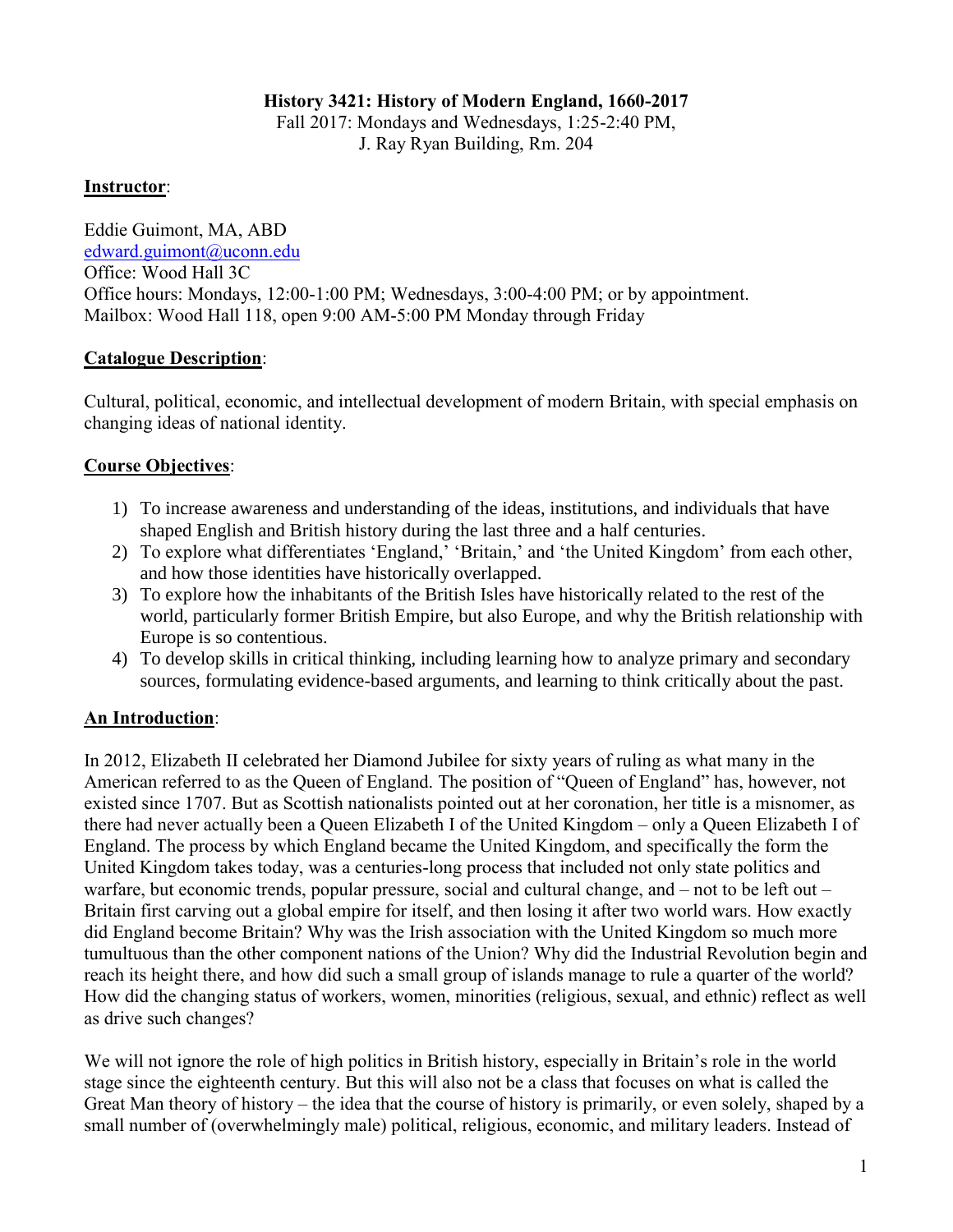'Great Men' leading those trends, we will look at those trends as movements 'from below' – the average people who, either through support or opposition, play into the course of history – as well as how those movements 'from above' impacted the average people. Similarly, instead of focusing on the famous diktat, "history is written by the victors," we will always keep in mind not only the 'losers' of history (such as how northern artisans viewed the Industrial Revolution, or how Africans and Asians viewed British imperialism) but also the silent voices (how Scottish farmers viewed their incorporation into the United Kingdom, or how LGBT individuals navigated Victorian culture). For extra credit, before the second class meeting, please email me the person who said that history is written by the victors.

Our class time each week will include both guided discussions of the assigned readings, and lectures introducing key issues.

#### **Course Requirements and Assessment**:

| 1) Participation:   | 20 points                            |
|---------------------|--------------------------------------|
| 2) Response papers: | 20 points (2 $@$ 10 points each)     |
| 3) Quizzes          | 20 points (4 $\omega$ 5 points each) |
| 4) Midterm exam:    | 15 points                            |
| 5) Final paper:     | 25 points                            |

I expect that you will come to class prepared to discuss the readings and to ask thoughtful questions about them. Please bring each day's readings with you. I expect that you will observe the principles of civility (recognizing that we form a common intellectual community) and mutual respect (giving proper consideration to others). Laptops are permissible for note-taking. Any behavior that is disruptive or otherwise disrespectful to me or your classmates will negatively affect your participation grade.

In addition, there will be four quizzes throughout the semester; these will be based on readings and discussions covered since the prior quiz; there will also be two short (2-3 page) take-home papers, as well as in-class essay-based midterm and final exam. For each of those, a study guide or paper assignment will be handed out at least one class prior to the due date. I reserve the right to assign minor extra credit assignments during the semester, but this does **not** mean that I will decide to do so.

A comprehensive overview of University policies can be found at: [http://provost.uconn.edu/syllabi](http://provost.uconn.edu/syllabi-references/)[references/](http://provost.uconn.edu/syllabi-references/)

When contacting me (or any other professor, or employer, or professional relation) over email, you may wish to read this first: [https://medium.com/@lportwoodstacer/how-to-email-your-professor-without](https://medium.com/@lportwoodstacer/how-to-email-your-professor-without-being-annoying-38c307ca80be#.i83zxfd7y)[being-annoying-38c307ca80be#.i83zxfd7y](https://medium.com/@lportwoodstacer/how-to-email-your-professor-without-being-annoying-38c307ca80be#.i83zxfd7y)

If you miss a class, you are responsible for getting notes on what you missed from a fellow student. *Late work will not be accepted unless arrangements are made beforehand with me, except in the event of an emergency documented by Student Services.* 

Plagiarism will get you a **mandatory minimum of zero for the assignment**. This is a **minimum**. If you plagiarize, consequences could include you getting an **F for the course**. UConn information on plagiarism can be found at: [http://web.uconn.edu/irc/PlagiarismModule/intro\\_m.htm](http://web.uconn.edu/irc/PlagiarismModule/intro_m.htm)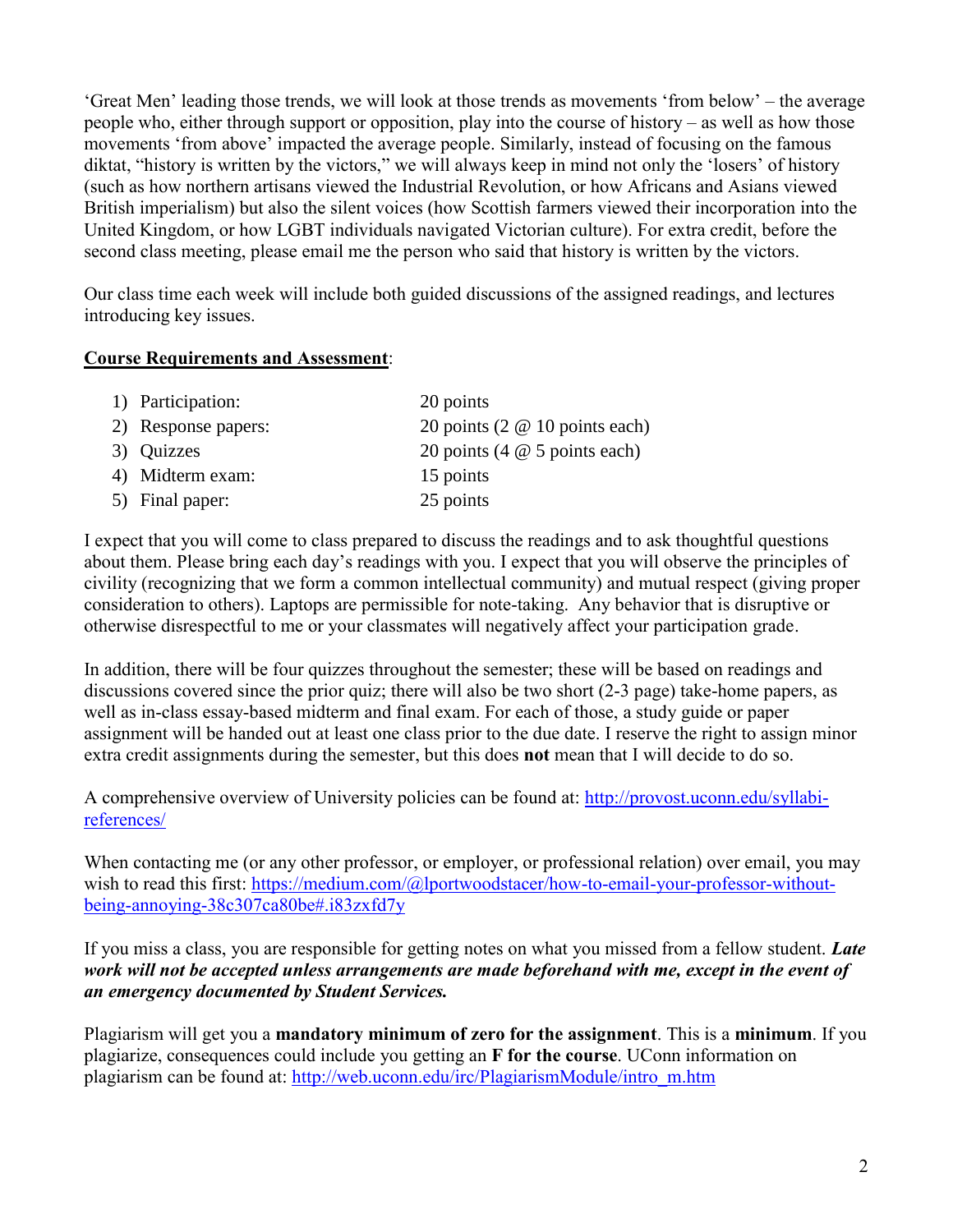# **Texts**:

- 1) Clayton Roberts, David Roberts, and Douglas R. Bisson, *A History of England*, Vol. II: 1688 to the Present  $(6<sup>th</sup> edition) - listed as "Textbook" below.$
- 2) Charles Dickens, *Hard Times* (Enriched edition, Pocket Books/Simon & Schuster).
- 3) George Orwell, *The Road to Wigan Pier*.
- 4) John Osborne, *Look Back in Anger*.
- 5) Supplemental readings that will be distributed via the course materials section of the class HuskyCT site or URLs in the syllabus below.

#### **Tentative Class Schedule**:

Please remember that all readings must be completed **prior** to class on the dates below.

| Week 1<br>August 28    | Introduction.                                                                                                                                                                                                                                                                                                |
|------------------------|--------------------------------------------------------------------------------------------------------------------------------------------------------------------------------------------------------------------------------------------------------------------------------------------------------------|
| August 30              | From Reformation to Revolution.<br>Supplemental readings: "The Glorious Revolution" (all seven sections in "Overview"<br>heading) at http://www.parliament.uk/about/living-<br>heritage/evolutionofparliament/parliamentaryauthority/revolution/ and "Who Dubbed<br>it the Glorious Revolution?" on HuskyCT. |
| Week 2<br>September 4  | Labor Day; no classes.                                                                                                                                                                                                                                                                                       |
| September 6            | The Treaty of Union: From England to Britain.<br>Textbook: Chapter 16.<br>Quiz 1 study guide handed out at end of class.                                                                                                                                                                                     |
| Week 3<br>September 11 | Georgian Society and Culture.<br>Textbook: Chapter 17, from "The Search for an Ordered Culture" (pg. 272) to end.<br>Quiz 1 at start of class.                                                                                                                                                               |
| September 13           | From Island to Empire.<br>Textbook: Chapter 17, pp. 265-272 and Chapter 20, "The American Revolution" (pp.<br>$313 - 15$ ).                                                                                                                                                                                  |
| Week 4<br>September 18 | Enlightenment, Dissenters, and Evangelicals.<br>Textbook: Chapter 19.<br>Supplemental reading: Adam Smith, excerpts from Wealth of Nations at<br>http://www.fordham.edu/Halsall/mod/adamsmith-summary.asp.                                                                                                   |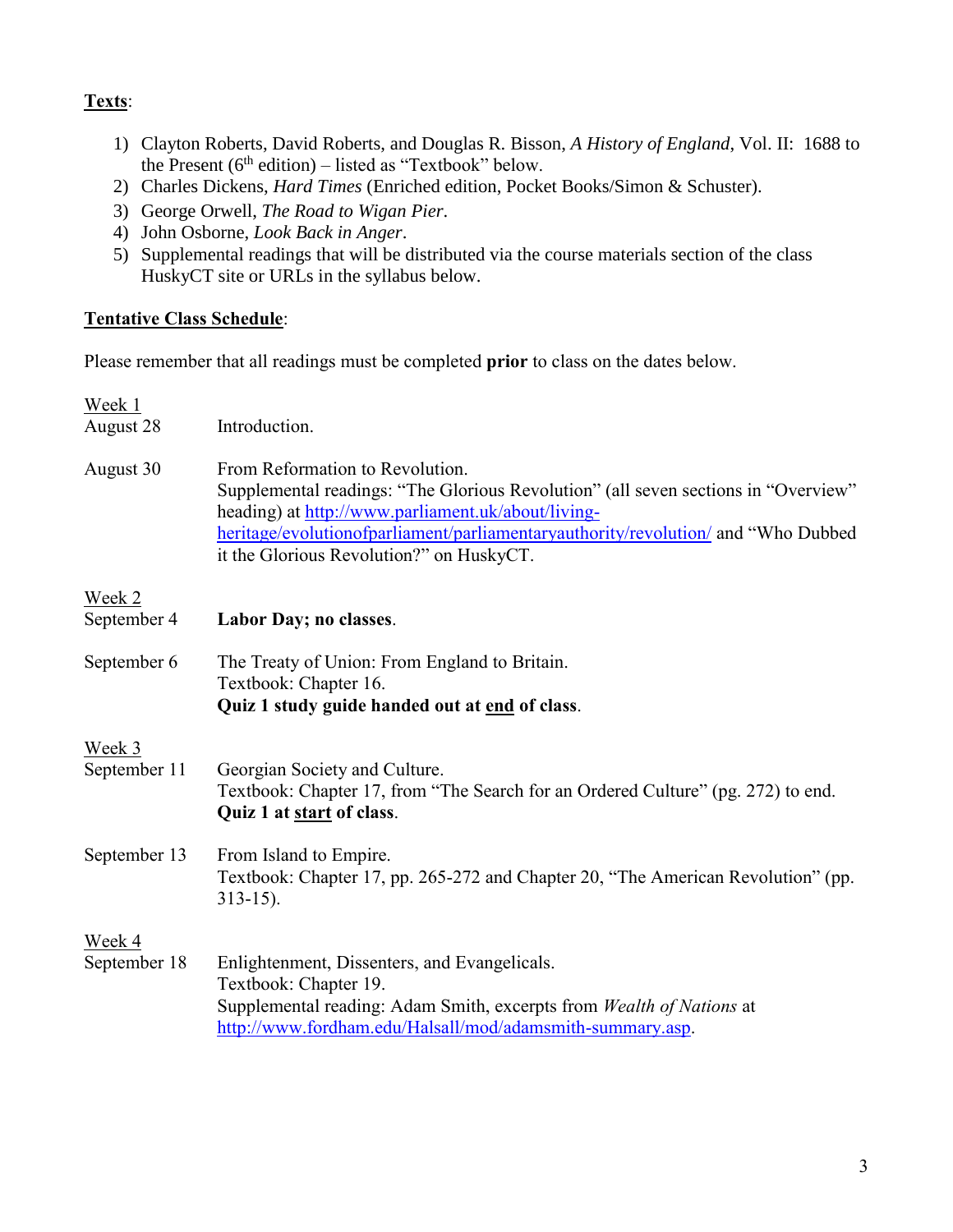| September 20         | Industrial Revolution and Luddite Rebellion.<br>Textbook: Chapter 18.<br>Supplemental reading: Declaration of the Framework Knitters at<br>http://ludditebicentenary.blogspot.com/2012/01/1st-january-1812-proclamation-<br>by.html.<br>Short paper 1 assigned at end of class.                                                                                                                                                                               |
|----------------------|---------------------------------------------------------------------------------------------------------------------------------------------------------------------------------------------------------------------------------------------------------------------------------------------------------------------------------------------------------------------------------------------------------------------------------------------------------------|
| Week 5               |                                                                                                                                                                                                                                                                                                                                                                                                                                                               |
| September 25         | Chartism, Socialism, and the Great Reform Bills.<br>Supplemental readings: testimony from workers at<br>http://history.hanover.edu/courses/excerpts/111sad.html and<br>http://www.victorianweb.org/history/ashley.html; and "Introduction" of The Condition<br>of the Working Class in England by Fredrich Engels at<br>https://www.marxists.org/archive/marx/works/1845/condition-working-<br>class/ch02.htm.<br>Short paper 1 <u>due</u> at start of class. |
| September 27         | Revolutions and Reactions at Home and Abroad.<br>Textbook: Chapter 20, except for "The American Revolution."<br>Supplemental reading: start reading Dickens, <i>Hard Times</i> .<br>Quiz 2 study guide handed out at end of class.                                                                                                                                                                                                                            |
| Week 6               |                                                                                                                                                                                                                                                                                                                                                                                                                                                               |
| October 2            | Whigs and Tories: The Creation of Modern Politics.<br>Textbook: Chapter 22.<br>Dickens, <i>Hard Times</i> : Book the First (all)                                                                                                                                                                                                                                                                                                                              |
| October 4            | The Great Famine and the Irish Diaspora.<br>Dickens, <i>Hard Times</i> : Book the Second, chapters 1-4.<br>Quiz 2 at start of class.                                                                                                                                                                                                                                                                                                                          |
| <u>Week 7</u>        |                                                                                                                                                                                                                                                                                                                                                                                                                                                               |
| October 9            | "We Are Not Amused": Victorian Society and Culture.<br>Textbook: Chapter 23.<br>Dickens, <i>Hard Times</i> : Book the Second (chapters 5-12), Book the Third (to end).                                                                                                                                                                                                                                                                                        |
| October 11           | "The Home Life of Our Own Dear Queen": Women in Victorian Society.<br>Supplemental reading: "Bridging Cross-cultural Feminisms: Annie Besant and<br>Women's Rights in England and India, 1874-1933" on HuskyCT.                                                                                                                                                                                                                                               |
| Week 8<br>October 16 | Science, Religion, and Morality in Victorian Culture.<br>Textbook: Chapter 24.<br>Supplemental reading: "The Death of the Sun: Victorian Solar Physics and Solar<br>Myth" on HuskyCT                                                                                                                                                                                                                                                                          |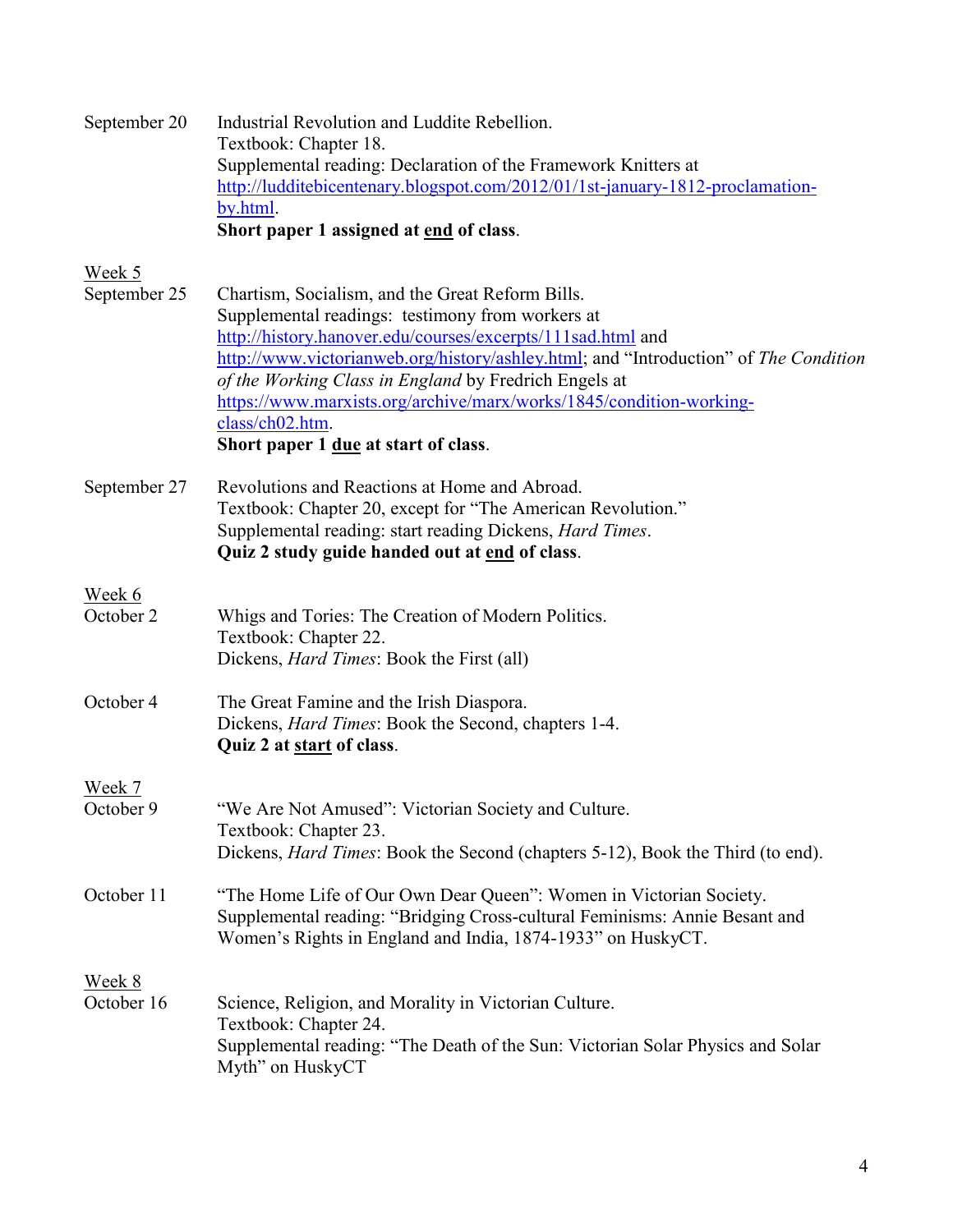| October 18                    | The Sun Never Sets on the British Empire.<br>Textbook: Chapter 25.<br>Supplemental reading: Rudyard Kipling's "The White Man's Burden" at<br>http://www.fordham.edu/halsall/mod/Kipling.html.<br>Midterm exam study guide handed out at end of class.                                                                                                                                                                  |
|-------------------------------|------------------------------------------------------------------------------------------------------------------------------------------------------------------------------------------------------------------------------------------------------------------------------------------------------------------------------------------------------------------------------------------------------------------------|
| Week 9<br>October 23          | <b>IN-CLASS MIDTERM EXAM</b>                                                                                                                                                                                                                                                                                                                                                                                           |
| October 25                    | Fin de Siècle: The Shift from Victorian to Edwardian.<br>Textbook: Chapter 26.<br>Supplemental readings: Transcripts of the trial of Oscar Wilde: testimony of Oscar<br>Wilde at http://www.famous-trials.com/wilde/342-wildetestimony; closing speech for<br>the prosecution at http://www.famous-trials.com/wilde/334-prosecutionclose;<br>sentencing statement at http://www.famous-trials.com/wilde/335-statement. |
| Week 10<br>October 30         | Ireland from Home Rule to Civil War.<br>Supplemental reading: The Proclamation of the Irish Republic at<br>http://www.wwnorton.com/college/english/nael/20century/topic 3 05/easter1916.htm.                                                                                                                                                                                                                           |
| November 1                    | The Origins of World War I.<br>Textbook: Chapter 27.<br>Short paper 2 assigned and quiz 3 study guide handed out at end of class.                                                                                                                                                                                                                                                                                      |
| Week 11                       |                                                                                                                                                                                                                                                                                                                                                                                                                        |
| November 6                    | The Great War.<br>Supplemental readings: R. H. Tawney, "The Attack" at<br>http://leoklein.com/itp/somme/texts/tawney 1916.html and war poetry at<br>http://www.fordham.edu/halsall/mod/1914warpoets.html.<br>Short paper 2 due at the start of class.                                                                                                                                                                  |
| November 8                    | "The Long Weekend": "Interwar" or "Twenty-Year Armistice?"<br>Textbook: Chapter 28.<br>Supplemental reading: George Orwell, <i>The Road to Wigan Pier:</i> chapters 1-5, 8-9, and<br>11.<br>Quiz 3 at start of class.                                                                                                                                                                                                  |
| <b>Week 12</b><br>November 13 | World War II<br>Textbook: Chapter 29.<br>Supplemental reading: Selections from "Conduct of the War" (only until the "4.53<br>p.m." timestamp), at<br>http://hansard.millbanksystems.com/commons/1940/may/08/conduct-of-the-war; and<br>from the Beveridge Report (only "Three Guiding Principles" and "The Way to<br>Freedom from Want") at<br>http://sourcebooks.fordham.edu/halsall/mod/1942beveridge.html.          |